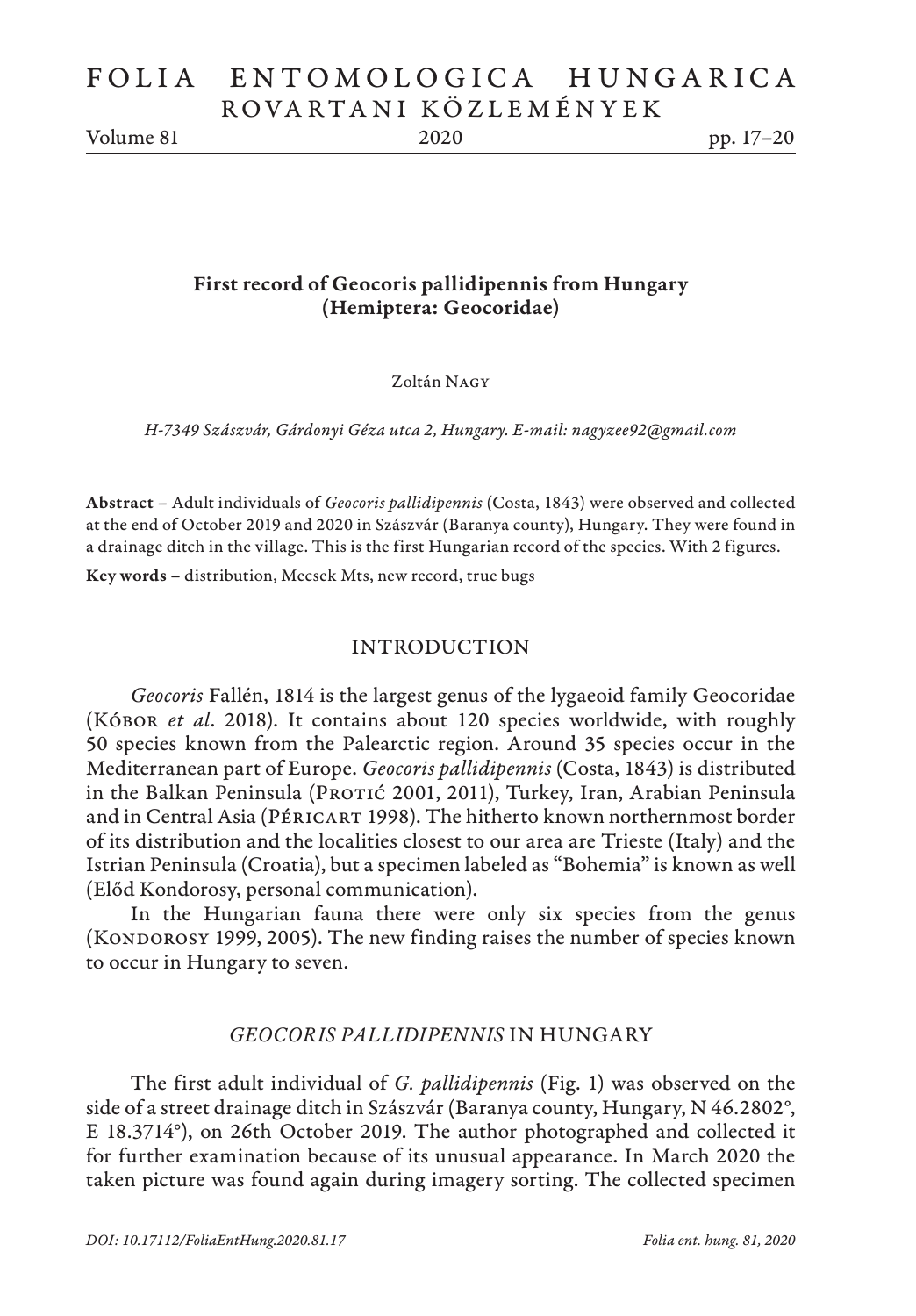dried out in the meantime but it was in good condition and was identified as *G. pallidipennis*. Later on Előd Kondorosy confirmed the identification. The specimen is in the author's collection.

In 2020 the author searched for other specimens throughout the year without success. On the 3rd and 4th October 2020 another six individuals were found in the same location. Three specimens are in the author's collection, while one specimen each is deposited in the Hungarian Natural History Museum (Budapest), in the Bakony Natural History Museum of the Hungarian Natural History Museum (Zirc) and in the Janus Pannonius Museum (Pécs).



Fig. 1. The first individual of *Geocoris pallidipennis* Costa, 1843 from Szászvár, Baranya county, Hungary (photo by Zoltán Nagy)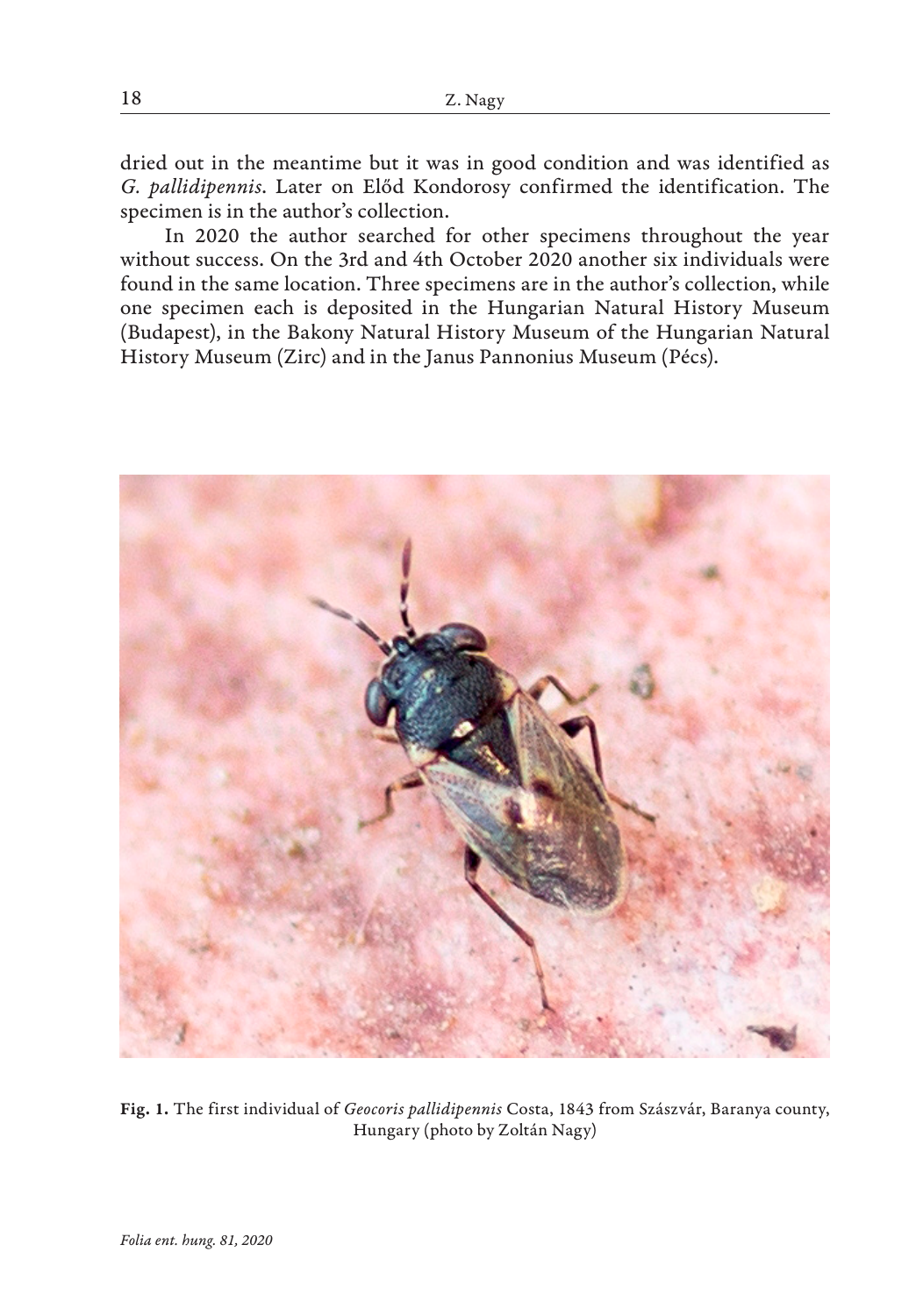### DISCUSSION

The origin of the first specimen is unknown. A theory suggested that it was due to transportation from a Mediterranean country, but the further alive bugs presume that a viable population should exist there. The area is home to a stable population of the common *Geocoris ater* (Fabricius, 1787), *G. pallidipennis* individuals were found and collected from the company of them. The appearance of the new species may not cause any ecological harm, it might fit in the fauna and be a part of the biological pest control as well. Further monitoring of its presence will be continued. The author made a coloured pencil illustration based on the first specimen (Fig. 2).

Proposed Hungarian name of *G. pallidipennis*: fakószárnyú nagyszeműbodobács.



Fig. 2. Coloured pencil illustration, based on the first individual (drawing by Zoltán Nagy)